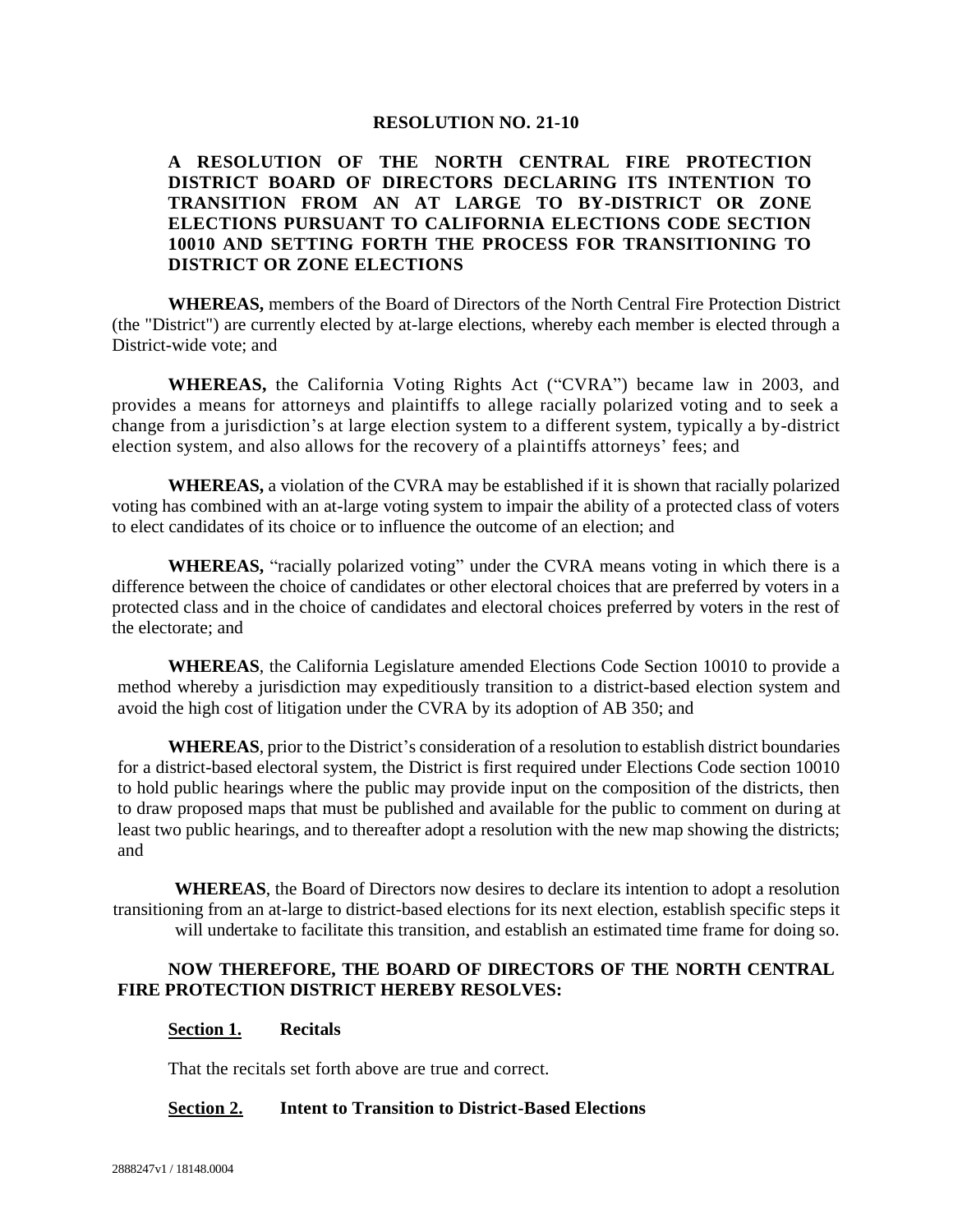That the Board of Directors intends to consider adoption of a resolution, consistent with Health & Safety Code Section 32100.1 and Elections Code Section 10010, to transition to a district-based or zone election system for use in the District's next general election for its Board of Directors.

#### **Section 3. Upcoming Actions**

That the Board of Directors shall take, or shall cause District staff to take, the following actions, as close as possible to 90 days following the effective date of this Resolution, taking into consideration time required for public outreach and input, agenda requirements under the Brown Act, the Board of Directors' meeting schedule, and the timeframes established under Elections Code section 10010:

(a) Conduct public outreach, including to non-English-speaking communities, to explain the districting process and to encourage public participation;

(b) Before drawing a draft map or maps of the proposed district or zone boundaries, hold at least two public hearings at which the public is invited to provide input regarding the composition of the districts and to consider district or zone boundaries as provided in Elections Code Section 10010;

(c) After drawing a draft map or maps, publish the draft map(s) and the potential sequence of the district elections, and hold at least two public hearings at which the public is invited to provide input regarding the content of the draft map or maps and the proposed sequence of elections; and

(d) Hold a public hearing at which the Board of Directors will consider and adopt a resolution establishing district or zone elections, including the adoption of a district or zone boundary map and the sequence of the district or zone elections.

### **Section 4. Severability**

That the Board of Directors declares that, should any provision, section, paragraph, sentence or word of this Resolution be rendered or declared invalid by any final court action in a court of competent jurisdiction or by reason of any preemptive legislation, the remaining provisions, sections, paragraphs, sentences or words of this Resolution as hereby adopted shall remain in full force and effect.

### **Section 5. Repeal of Conflicting Provisions**

That all the provisions heretofore adopted by the District or the Board of Directors that are in conflict with the provisions of this Resolution are hereby repealed.

#### **Section 6. Effective Date**

That this Resolution shall take effect upon its adoption.

**Section 7. Certification**